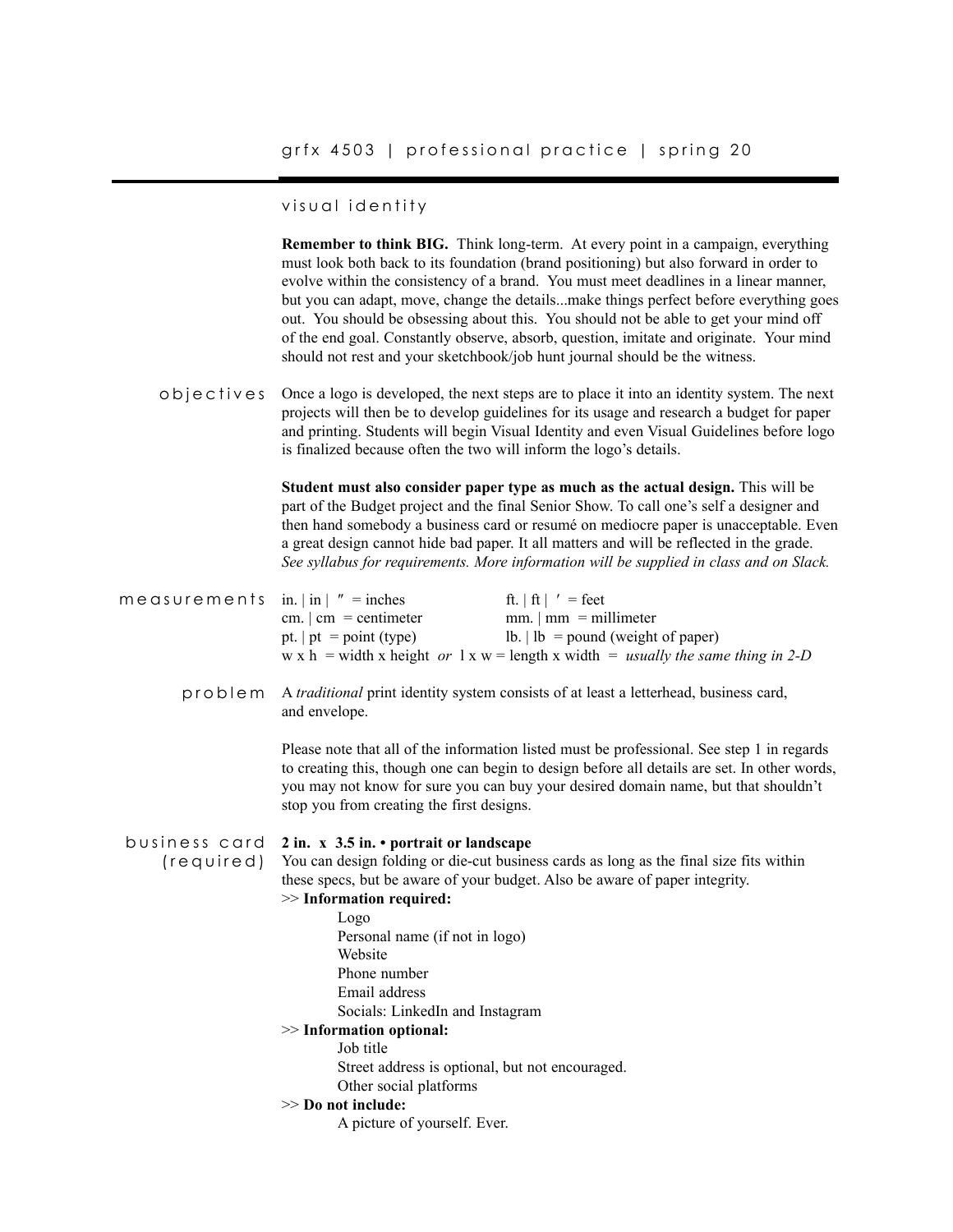#### **8.5 in. w x 11 in. h**\* letterhead

(required)

# *\*Other sizes are not a good idea due to laser printers, as well as how the paper fits*

*in a normal #10 envelope.*  >> **Information required:**

Logo

Personal name (if not in logo)

Website

Socials: LinkedIn and Instagram

# >> **Information optional:**

Phone number

Email address

Job title

Street address is optional, but not encouraged.

Other social platforms

# >> **Do not include:**

A picture of yourself. Ever.

#### **#10, which is 9.5 in. w x 4.125 in. h** envelope

See *<http://www.paper-papers.com/envelope-size-chart.html>* for information about sizes and flap positions. If you would like to change the size to something else, you must provide me with mailing and printing information and then argue the price is worth it. Please be sure you understand how traditional mail works in this country before designing.

For this class, you must acquire envelopes (see syllabus); however, they do not need to be printed as you will likely change your address within the year. Other options are possible to help improve envelopes. like stickers, rubber stamps, or embossers, but none are \$required\$ for this class.

#### >> **Information required:**

Logo

Personal name (if not in logo)

Return street address or P.O. Box: *Remember that you can place your return address on the front side or the back closing flap.*

#### >> **Information optional:**

Job title Website Socials: LinkedIn and Instagram Other social platforms

# >> **Do not include:**

Phone number Email address A picture of yourself. Ever.

**All students must create their new professional information.** The only reason not to create a new internet presence is if you can prove you already have a significant following for a design business. step 1

> All of the following information should relate to each other. Also all students must check availability of usernames and domains before designing. Names can be taken from your own (@designerjane) or the name of your company (@awesomedesign) if it's not your name. They could even be your name in relation to your company (@janeawesomedesign).

- **• Website domain name** > *This research will be part of the Budget project, as you must purchase the domain name.*
- **• Email address**
- $(a)$ username for **aInstagram** (set up account)
- @username for S**LinkedIn** (set up account) > *LinkedIn is odd because the name of the person is sometimes more important than the @username. For example, Instagram might have a catchy username like @designerjane,while LinkedIn would be Jane Smith instead of @Jane-Smith. Often the icon is enough to signify which platform.*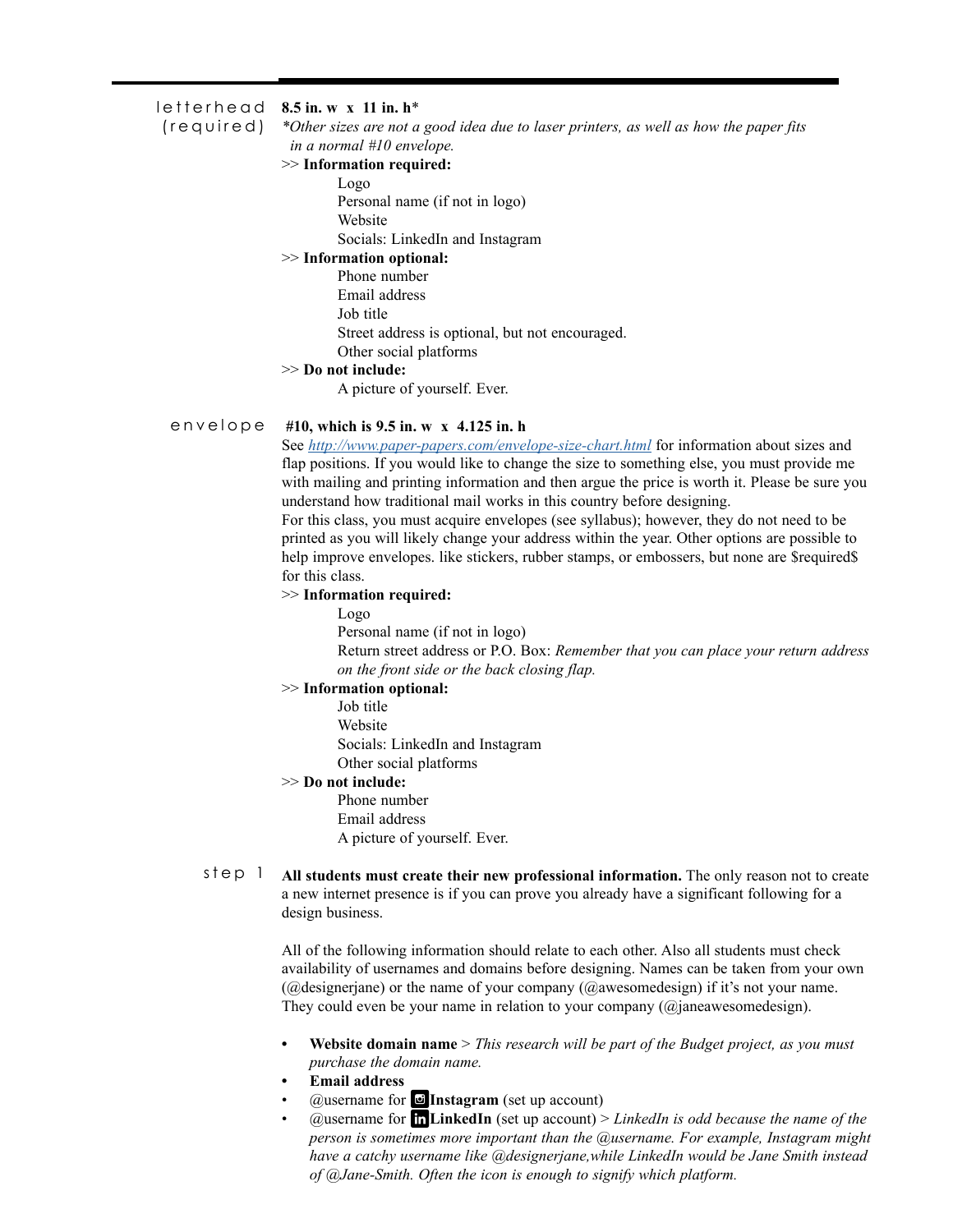- $s \neq p$  2 **Research** what others are doing for inspiration (not to copy). Begin a Pinterest page titled **Visual Identity.** 
	- Not everything out there is good. Award-winning material is usually a better source of inspiration vs. some random Pin from a non-trained designer.
	- You can Pin images from outside sources without installing any extra plug-ins from Pinterest. On a computer screen (vs. phone or tablet), the bottom right has a spot to Create a Pin.



 After selecting, a dialog box will appear. Put the information for the image here, including which board (your new Visual Identity board).

|                           | Add a title                               |
|---------------------------|-------------------------------------------|
|                           | Nikki Arnell<br>139 followers             |
|                           | Say more about this Pin                   |
| О                         |                                           |
| Drag and drop or click to |                                           |
| upload                    |                                           |
|                           |                                           |
|                           | Add the URL this pin links to             |
|                           | Choose a board (required)<br>$\checkmark$ |

**At Least 40 Pins DUE Mon Feb 3, 11:00am**. Share your Visual Identity board as a Comment in a thread to the Slack post by the professor asking for it. Review and discuss in class with **Logos** Round 2 sketches.

Begin to sketch ideas for business card and letterhead, as they must relate to each other. Consider placement, orientation, color of ink, color/texture of paper, print treatments like embossing or foils (and costs for this), and how each form will be used. step 3

What is due for **Visual Identity Round 1** sketches:

After student has completed plenty of preliminary thinking, **refine at least 25 sets** (each set includes letterhead and business card (envelope optional); some pieces can be repeated amongst sets). **student may use computer and/or tight sketches on paper**. Color is required to consider and explain why it was or was not used.

> **If** on the computer, student may either print all pages in color or create one multi-page PDF named **YOUR LAST NAME\_VisId\_RD1.PDF** and place it in **SECTION 2 : VISUAL IDENTITY** folder.

### **Wed Feb 5:** step 4

- **• Visual Identity Round 1 25 sketches DUE 11:30am**. Share with class. If in computer, student may present files in front of class instead of printing. Top 10 will be picked. *Also on this day:*
- Presentation and Discussion: Paper (weights, textures, coatings, colors) and Printing

Students should continue to revise the 10 Visual Identity layouts on the computer in either Illustrator or InDesign. Do sets at full-size. Also collect **paper samples to present**. Logo, Visual Guidelines, and Budget are all refined at the same time, as they all work together.